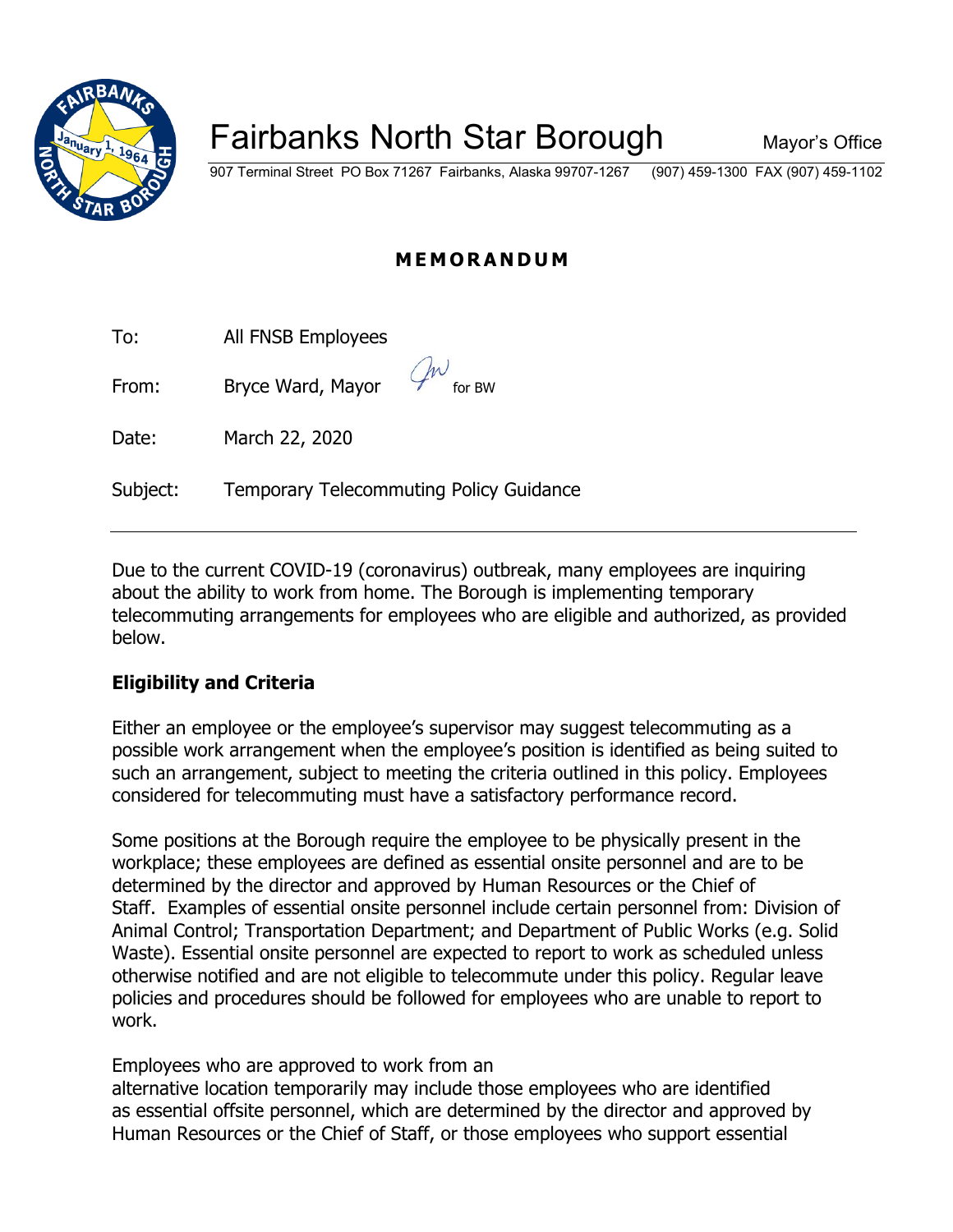personnel or perform crucial department functions. Should the current crisis warrant, the alternative location temporarily may include those employees who are identified as essential offsite personnel, which are determined by the director and approved by Human Resources or the Chief of Staff, or those employees who support essential personnel or perform crucial department functions. Should the current crisis warrant, the Borough may require or authorize additional employees to work from an alternate location; additional positions may be considered for telecommuting on a caseby-case basis.

Eligibility will be considered and determined in keeping with the following criteria:

- 1. Is the employee's current primary Borough worksite fit for occupancy?
	- a. If yes, proceed to question number 3;
	- b. If no, proceed to the next question.

2. Is there a way to make the employee's primary Borough worksite fit for occupancy without telecommuting (e.g., working from an alternate Borough location, working a flex shift)?

- a. If yes, the employee is not eligible to telecommute;
- b. If no, proceed to the next question.

3. Does the employee's department director believe the employee's telework will benefit the organization?

- a. If yes, proceed to the next question;
- b. If no, the employee is not eligible to telecommute.
- 4. Is the employee required to be physically present at work?
	- a. If yes, the employee is not eligible to telecommute;
	- b. If no, proceed to the next question.

5. Is the employee able to perform all or most of their duties from the proposed alternate location?

- a. If yes, proceed to the next question;
- b. If no, the employee is not eligible to telecommute.

6. Does the employee have a suitable alternate location with available technical resources (e.g.: IP bandwidth; telephone capabilities; data limits)?

- a. If yes, proceed to the next question;
- b. If no, the employee is not eligible to telecommute.

7. Is the employee willing to use their personal technical resources (e.g. internet, telephone) for work purposes at their own expense?

- a. If yes, proceed to the next question;
- b. If no, the employee is not eligible to telecommute.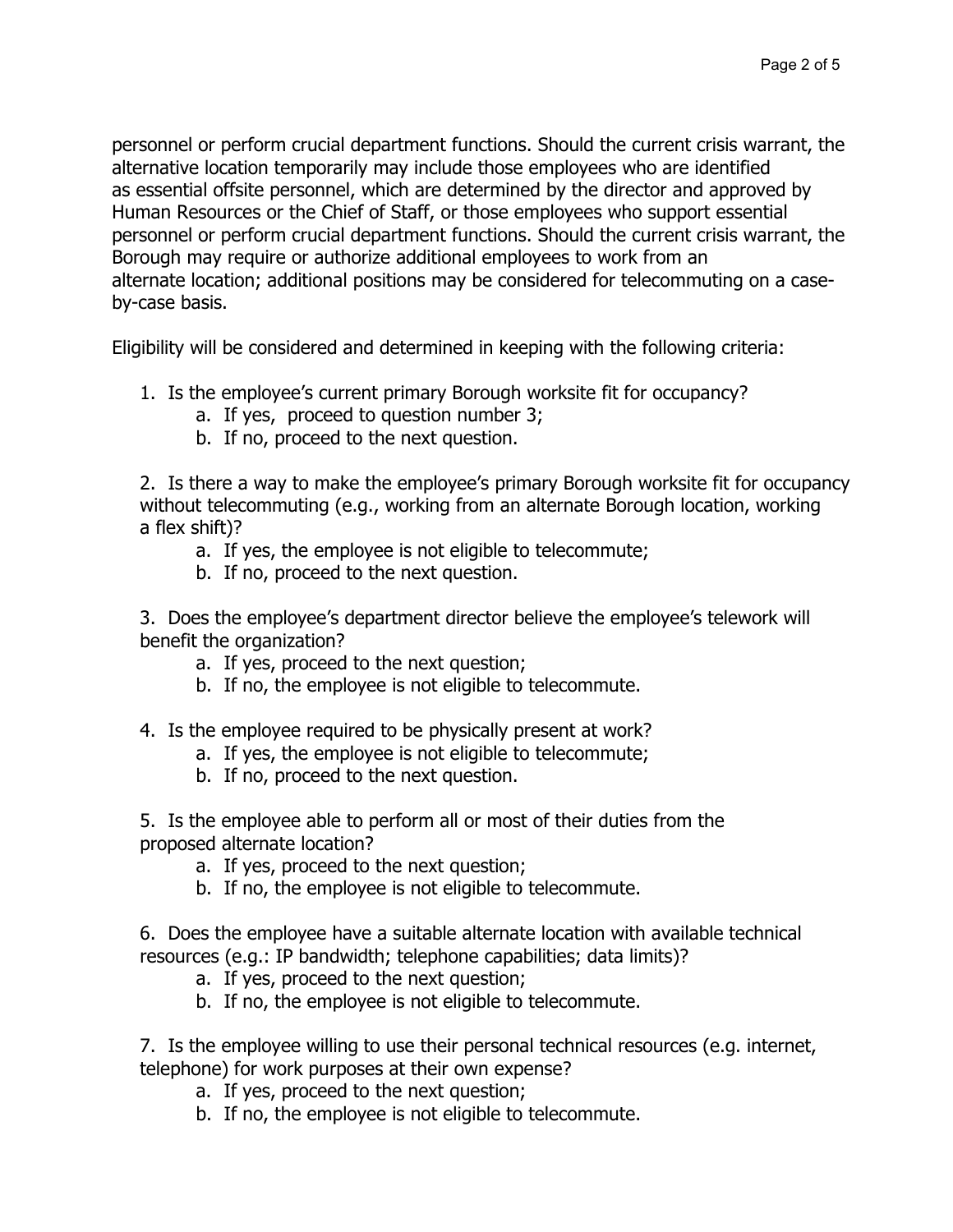8. Does the department the employee works for perform an identified essential Borough function?

- a. If yes, proceed to the next question;
- b. If no, the employee is not eligible to telecommute.

9. Does the employee perform an essential Borough function, provide significant administrative support to an essential Borough function, or otherwise perform duties that are crucial to the operation of the department?

- a. If yes, proceed to the next question;
- b. If no, the employee is not eligible to telecommute.

10.Is the employee's director able to provide the employee with the necessary resources to work remotely (e.g., laptop, printer)?

- a. If yes, proceed to the next question;
- b. If no, the employee is not eligible to telecommute.

11.Has the employee reviewed this policy, the Telecommuting Agreement, and is the employee willing to enter into the Telecommuting Agreement?

a. If yes, the employee and director may proceed to enter into a Telecommuting Agreement, subject to approval of the Human Resources Director or Chief of Staff.

b. If no, the employee is not eligible to telecommute.

Employees and their supervisors should be proactive in preparing for these circumstances to ensure employees have the resources necessary to work from an alternative location.

### • **Equipment, Supplies, and Technical Resources**

The Borough will supply the employee with equipment that is both appropriate and necessary (e.g., laptop, printer), as well as office supplies (e.g., pens, paper). Consistent with Borough policy, Borough equipment and supplies must be used for work purposes, except incidental personal use (FNSB No. 40.01).

The employee is responsible for maintaining adequate utilities and technical resources, to include broadband internet (cable, DSL, satellite, or similar) and telephone services (landline or cellular) with functional data capabilities, at employee's own expense, unless specifically provided otherwise in this policy. The employee is further responsible for maintenance and repairs to any non-Borough equipment, materials, furnishings, or fittings used as part of the employee's telework.

The Borough will be responsible for employer-provided equipment repair and maintenance. The Borough will also reimburse the employee for business-related expenses, such as long-distance phone calls that incur charges in excess of employee's normal plan, that are reasonably incurred in carrying out the employee's job.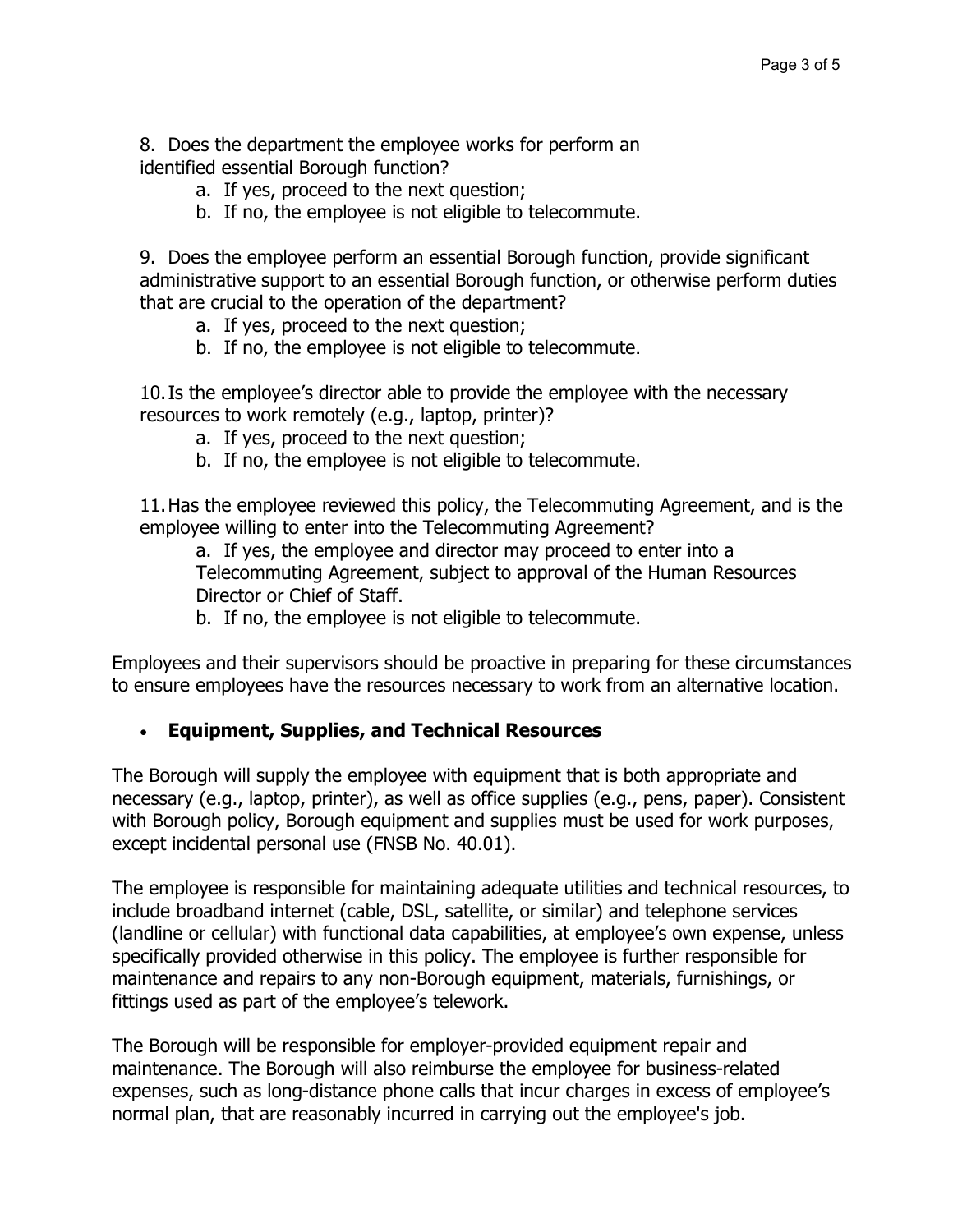Employees are responsible for making arrangements with their supervisor for checking Borough phone voicemail or forwarding the employee's Borough phone to the employee's alternative worksite during working hours.

#### **Temporary Nature**

These arrangements are expected to be short term, and the Borough will continue to monitor guidance from health officials as well as the need for and effectiveness of alternate work arrangements. Employees should not assume any specified period of time for telecommuting or that telework will continue to be available, and the Borough may require employees to return to regular, in-office work.

All Borough-issued equipment and unused office supplies shall be promptly returned to the employer at the end of the telecommuting assignment.

### **Safety, Injuries, and Driving**

For those approved to telework from home, employees are expected to maintain their home workspace in a safe manner, free from safety hazards. The Borough will not be responsible for costs associated with the setup of the employee's home workspace, such as remodeling, furniture, or lighting, nor for repairs or modifications to the home workspace. If an employee feels that they do not have a suitable home workspace, the employee must inform their director at the time telecommuting is being considered for that employee or position.

Injuries sustained by an employee in a home worksite location, or other approved alternate work location, must be reported on the employee injury and incident form: http://www.fnsb.us/hr/Pages/ReportClaims.aspx Telecommuting employees are responsible for notifying the employer of such injuries as soon as practicable.

Employees approved for telecommuting are not expected to have work-related visitors. An employee approved to telecommute who discovers a need to have work-related visitors to a non-Borough facility worksite must have the visit approved by the employee's director in advance. The employee remains liable for any injuries sustained by visitors to the employee's home worksite.

No personal vehicle use on behalf of the Borough is permitted unless expressly authorized by the employee's director and in keeping with the FNSB's motor vehicle driving policy (FNSB No. 80.01).

### **Security**

Consistent with the Borough's expectations of and policies regarding information security for employees working at the office, telecommuting employees are expected to ensure the protection of Borough and customer information used or accessible from